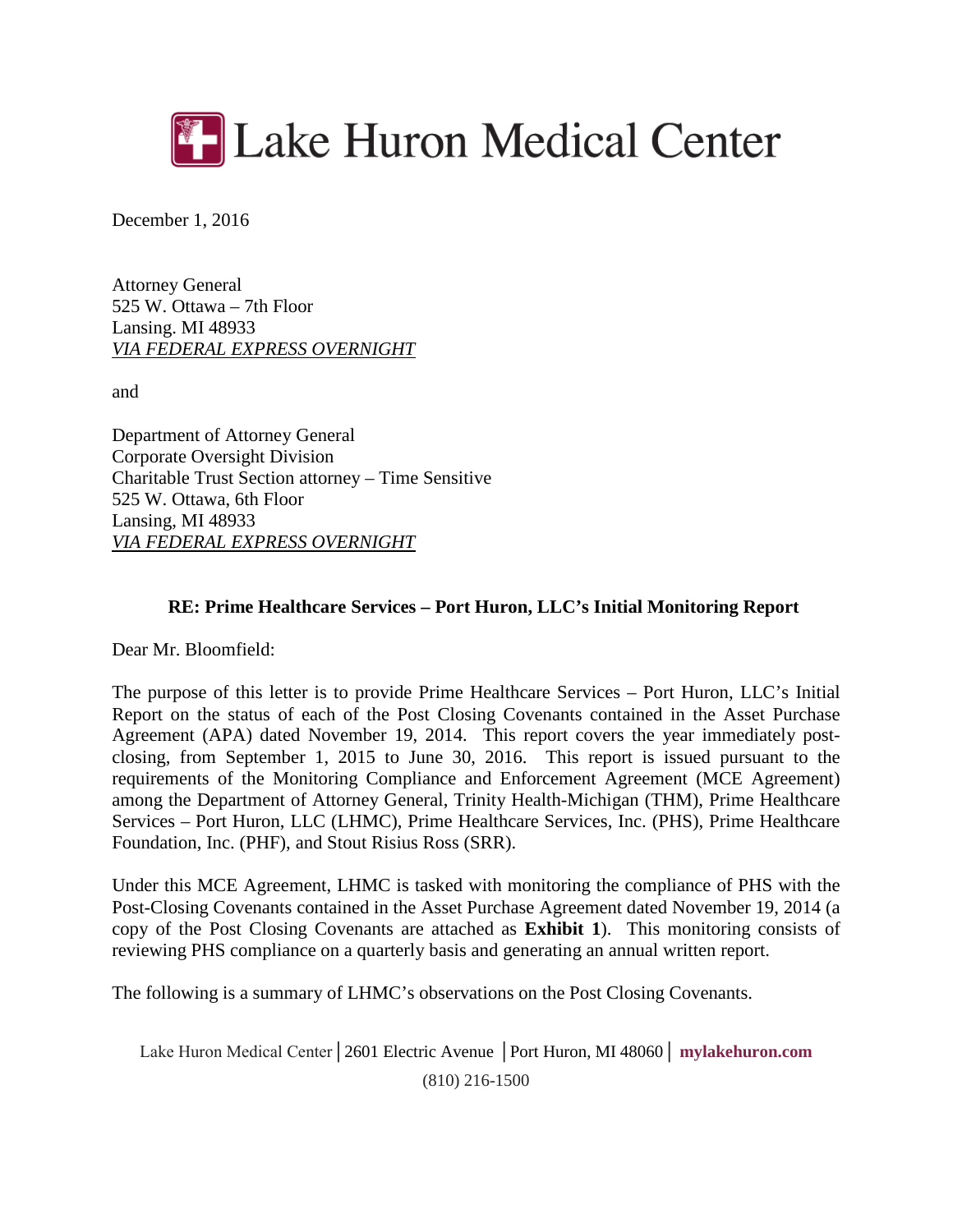## Certain Employee Matters – Section 12.1

Section 12.1 requires a listing of employees of THM subject to employment offer from PHS, including annual salary/hourly wage of such employees prior to the transaction. Attached as **Exhibit 2** is a copy of the THM employees immediately prior to the closing date. Also attached as **Exhibit 3** is a copy of the memorandum sent to all THM employees advising that they were now employees of PHS/LHMC and a list of employees that were transitioned to PHS/LHMC. Finally, attached as **Exhibit 4** is a copy of the Employee Transition Services Agreement, including a list of employees transitioned to PHS/LHMC and the benefits administration summary.

# Capital Commitment – Section 12.3

Section 12.3 of the APA requires that PHS have a current capital plan in place. Attached as **Exhibit 5** is a copy of the PHS/LHMC capital plan for the initial monitoring period. Proof of the approval of the capital plan is completed on a corporate level and can be obtained through PHS.

In addition to having a current capital plan in place, Section 12.3 requires that PHS/LHMC present evidence of the annual capital spend for the current monitoring period. Listed below (and attached as noted) are the categories of the strategic master capital plan required for monitoring.

#### a. Physician Recruitment and Retention

During the monitoring period, PHS and LHMC have made a concerted effort to recruit physicians and retain the members of its current medical staff. During the monitoring period, LHMC has employed 4 new physicians and is in discussions with a fifth new physician. In addition, PHS/LHMC has credentialed or re-credentialed all of the physicians formerly credentialed by THM. Attached as **Exhibit 6** is a list of employed physicians and physicians that have been credentialed or re-credentialed during the monitoring period.

#### b. Increasing the Number and Scope of Medical Service Offerings

PHS and LHMC increased the number and scope of medical services it offers during the initial reporting period. PHS and LHMC increased the number of medical services by adding pulmonary rehabilitation services and purchasing a TrueBeam Linear Accelerator, which brings leading edge cancer care to Port Huron and the surrounding communities by LHMC at the forefront in the fight against cancer. In addition, PHS and LHMC increased the scope of several of our service offerings, including, but not limited to, opening a Medicaid clinic within the Peoples' Clinic, radiation therapy, emergency services, and internal and family medicine. Attached as **Exhibit 7** is a listing of the LHMC service offerings.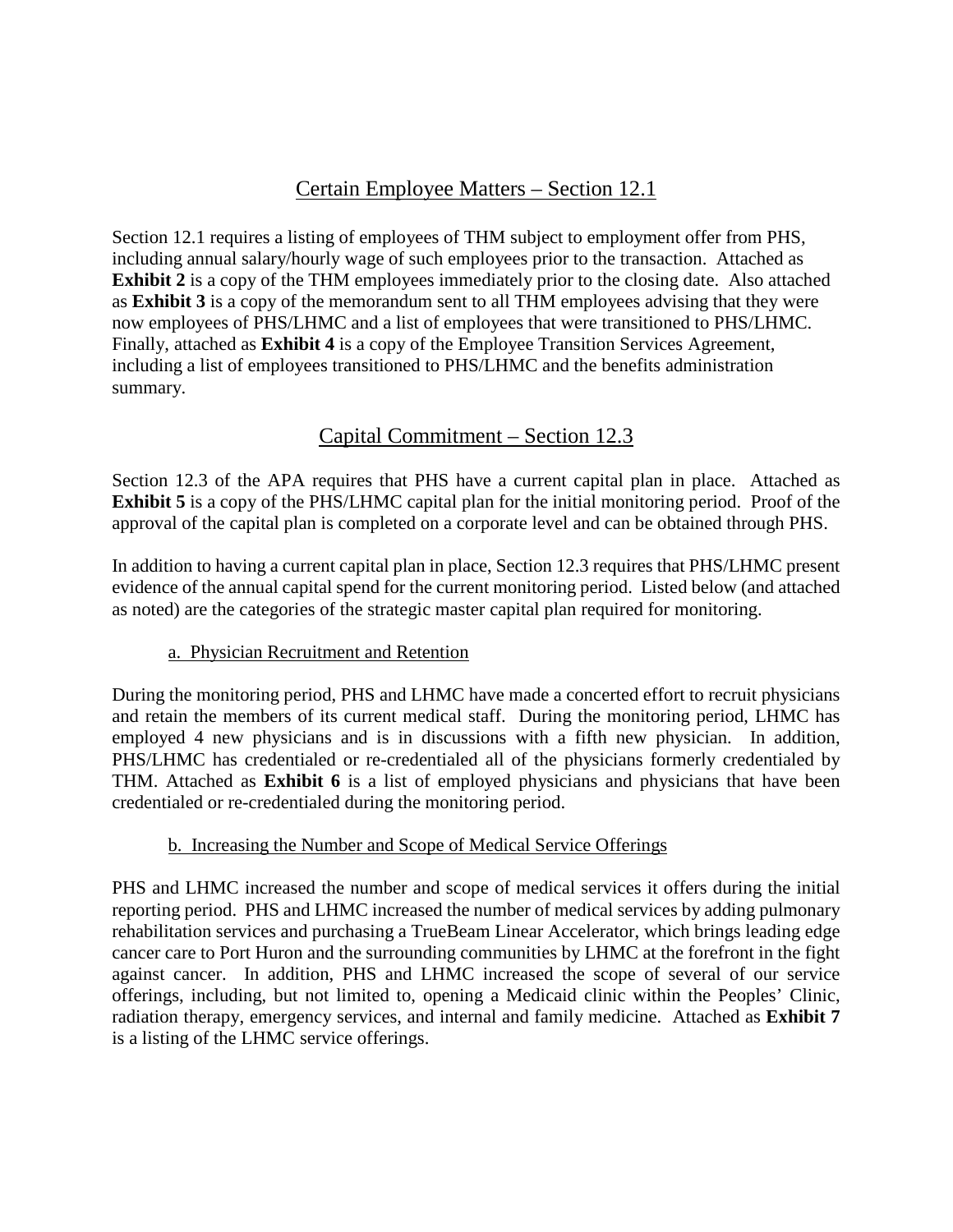#### c. Investment in Information Systems

Attached as **Exhibit 5** is a list of the capital expenditures in the above-listed categories. Some of the highlights of the capital expenditures include the purchase of equipment and software necessary for a new electronic medical record system and numerous other upgrades to other hospital hardware and software that will enhance patient care and safety. These include upgrades in radiology, laboratory and surgery software and hardware.

#### d. New Equipment (Purchased or Leased)

During the monitoring period, as mentioned above, and as set forth in the above **Exhibit 5** (capital expenditures), PHS and LHMC purchased a TrueBeam Linear Accelerator, new AEDs, EKG machines, a portable x-ray unit, a surgical laser, among other listed equipment which will enhance patient safety and help us serve the community.

### e. Facilities Repair, and Maintenance (Excluding Routine Expenses)

See above **Exhibit 5** (capital expenditures) for evidence of expenditures for facilities repair and maintenance (excluding routine expenses) of PHS and LHMC during the monitoring period. Included, among other expenses, is new janitorial equipment and new flooring

#### f. Facility Renovations

See above **Exhibit 5** (capital expenditures) for evidence of expenditures for facility renovations of PHS and LHMC during the monitoring period. Included is a renovation to medical suites.

#### g. New Facilities

PHS and LHMC constructed a new vault for the linear accelerator and purchased two (2) buildings and a medical office suite on the LHMC campus during the initial reporting period.

#### h. New or Renovated Medical Office Space

PHS and LHMC purchased one (1) suite and renovated two (2) suites used for medical office space during the initial reporting period.

## i. Information Systems

Attached as **Exhibit 5** in paragraph c., above, is a list of the capital expenditures for information systems. As mentioned above, some of the highlights of the capital expenditures include the purchase of equipment and software necessary for a new electronic medical record system and numerous other upgrades to other hospital hardware and software that will enhance patient care and safety. These include upgrades in laboratory, laboratory and surgery software and hardware.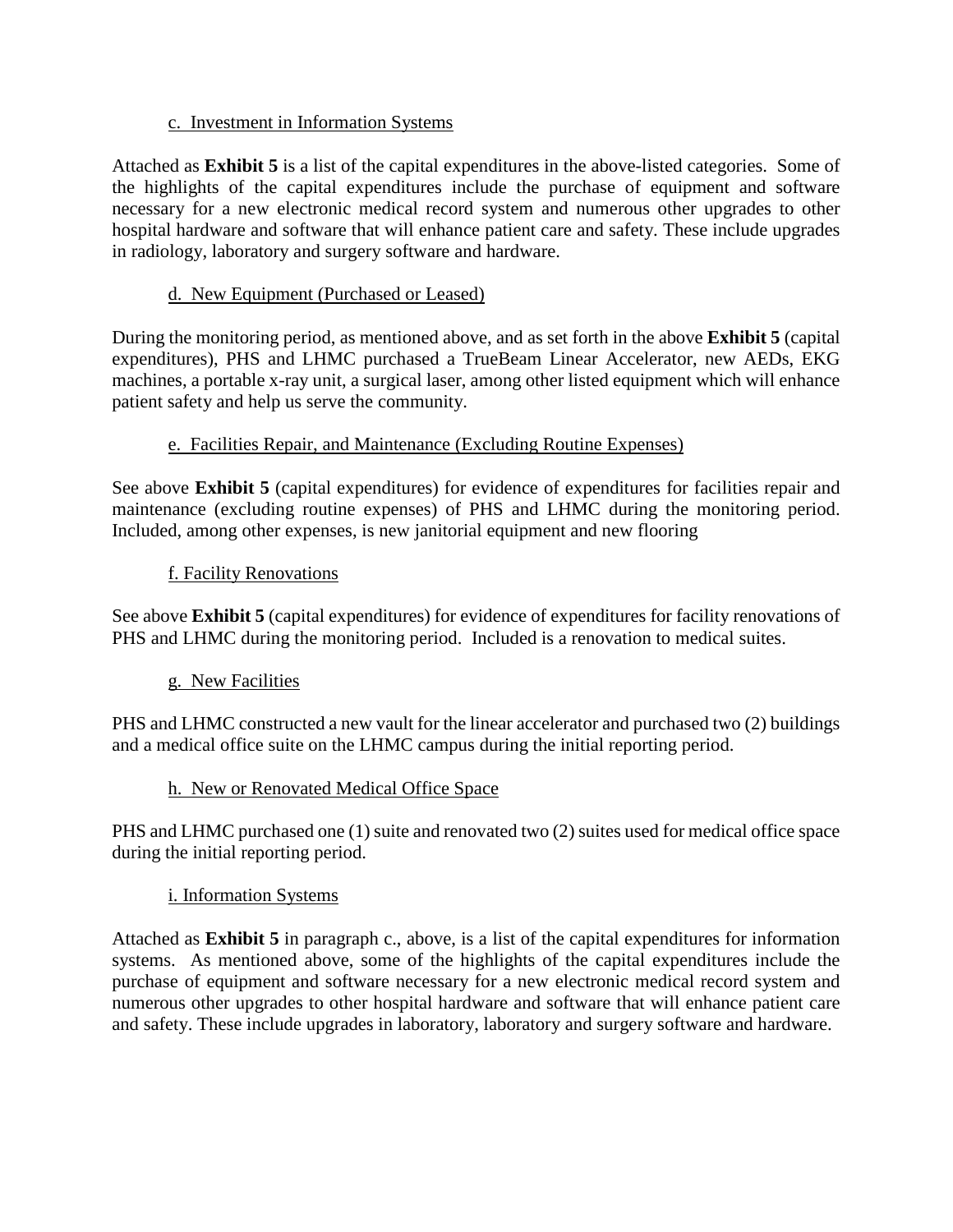#### j. Other Capital Improvements

See above **Exhibit 5** (capital expenditures) for evidence of all capital expenditures of PHS and LHMC during the monitoring period.

Section 12.3 also requires PHS/LHMC provide documentation showing required advisory board approval for capital expenditures provided in response to the previous request consistent with the authority matrix described in Section 12.11 below. The minutes of the LHMC advisory board and the Bylaws for the Governing Board are attached below under Section 12.11, at **Exhibit 8**.

# Governance – Section 12.11

The APA requires that PHS shall constitute and maintain and advisory board for the operation of the LHMC, subject to the authority of PHS's corporate board, comprised of physicians, community service members and LHMC executives to provide oversight and guidance regarding the operation of LHMC. Attached as **Exhibit 8**, are the minutes of the LHMC Board evidencing board activity and composition from meetings conducted during the Monitoring Period. Also, attached as Exhibit 8, is a copy of the PHS's Amended and Restated Governing Board Bylaws, which is the document which designates the authorities and responsibilities of the advisory board.

# Maintenance of Acute Care Hospital – Section 12.12

The MCE states that PHS shall maintain the Hospital as an acute care, with an open accessible emergency department, for no less than five (5) years after the Closing date.

PHS has maintained substantially consistent service offerings, and has maintained an active, accessible emergency department. A copy of LHMC emergency department activity log is attached as **Exhibit 9**.

In addition, PHS has maintained and continues to maintain LHMC as an acute care hospital. A copy of the current State of Michigan license is attached as **Exhibit 10**.

# Charity Care and Community Benefit – Section 12.15

Under Section 12.15, a copy of the Seller's Charity Care Policy active immediately prior to the closing is attached as **Exhibit 11**. A copy of the Buyer's Charity Care Policy and Discount Program for Financially Qualified Patients, dated 10/1/2016, was adopted by LHMC and has been in effect since that time. This policy is also included as **Exhibit 12**. LHMC represents that the Charity Care Policy adopted 10/1/2016 is no less favorable than the previous policy in effect prior to closing.

Also attached as **Exhibit 13**, is a listing of all charity care provided to the community pursuant to the Hospital's charity care policy.